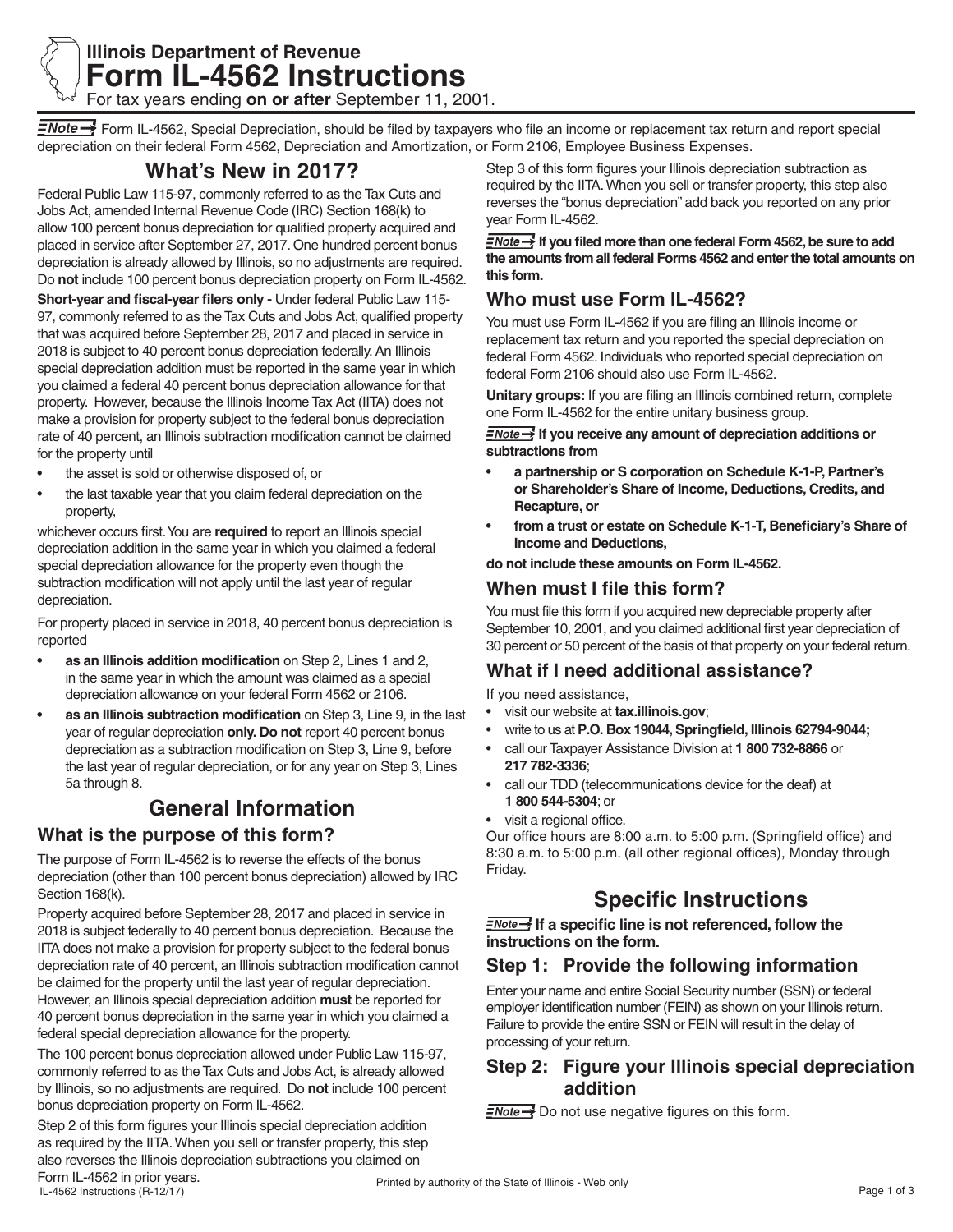**Line 1** — Enter the total amount you claimed as a special depreciation allowance on your federal Form 4562 for property you acquired after September 10, 2001. This is the 30, 40, or 50 percent "bonus depreciation" you were allowed to claim on your federal return for this tax year.

**FNote You are required to include** amounts for any property subject to the 40 percent bonus depreciation rate in the same year in which you claimed a federal special depreciation allowance for the property even though the Illinois subtraction modification will not apply until the last year of regular depreciation.

**ENote >>>** Do not include any special depreciation on Line 1

- **•** for property that you sold, traded, abandoned, or otherwise disposed of in this tax year,
- **•** that you claimed on Gulf Opportunity Zone or Liberty Zone property, or cellulosic plant property, reuse and recycling property, disaster assistance property, or recovery assistance property, or
- **•** for property for which you claimed 100 percent bonus depreciation.

#### **Line 2 —** *Individuals only:* You may have reported "bonus

depreciation" on federal Form 2106. That form instructs you to enter IRC Section 179 deductions and special allowances. Depending on the type of expenses you are claiming, you will show these amounts on Lines 4 or 31, or both. Illinois Form IL-4562 requires you to report only the special depreciation allowance.

**Do not** include any amount from federal Form 2106 that you reported on federal Schedule A, Itemized Deductions.

Enter the total amount you claimed as a special depreciation allowance on your federal Form 2106, Lines 4 and 31, for property you acquired after September 10, 2001. This is the 30 percent or 50 percent "bonus depreciation" you were allowed to claim on your federal return for this tax year.

**FNote You are required to include** amounts for any property subject to the 40 percent bonus depreciation rate in the same year in which you claimed a federal special depreciation allowance for the property even though the Illinois subtraction modification will not apply until the last year of regular depreciation.

**ENote >>>** Do not include any special depreciation on Line 2

- **•** for property that you sold, traded, abandoned, or otherwise disposed of in this tax year,
- **•** that you claimed on Gulf Opportunity Zone or Liberty Zone property, or cellulosic plant property, reuse and recycling property, disaster assistance property, or recovery assistance property, or
- **•** for property for which you claimed 100 percent bonus depreciation.
- **Line 3 —** *Last year of regular depreciation:* Line 3 allows you to claim the same total Illinois depreciation deductions and federal depreciation deductions over the period for which you can claim federal depreciation deductions for an asset.

If this is the final year for which you can claim regular federal income tax depreciation deductions for an asset because the asset was sold, traded, abandoned, or otherwise disposed of or because it has reached the end of its depreciable life, you must reverse all the subtractions claimed for that asset.

Enter the total amount of all Illinois depreciation subtractions you claimed on any prior year Forms IL-4562, Step 3, Line 8, for this property.

**Line 4 —** Follow the instructions on the form.

Use the following list of Illinois form and line references for reporting this addition.

#### **Current year filers -**

### **If you are an individual, report the addition on**

• Schedule M, Step 2, Line 5.

### **If you are a business, report the addition on**

- Form IL-1120, or Form IL-1120-X, Line 5.
- Form IL-1120-ST or Form IL-1120-ST-X, Line 17.
- Form IL-1065 or Form IL-1065-X, Line 17**.**
- Form IL-1041 or Form IL-1041-X, Line 7.  $\sqrt{N_{\text{other}}}$  The sum of the amounts you report on Form IL-1041, Line 7, columns A and B should match the total amount reported on Form IL-4562, Line 4.

#### **Prior year filers -**

For prior year form and line references, see the prior year version of these instructions that correspond to the tax year you are filing.

 $\equiv$ Note  $\rightarrow$  Partnerships, S corporations, trusts, and estates pass this modification through to their owners in the same manner as income. See Schedule K-1-P, or Schedule K-1-T, Beneficiary's Share of Income and Deductions, for more information. **Partners and shareholders do not include any amount of pass-through additions from Schedule K-1-P on Form IL-4562. See Schedule K-1-P(2), Partner's and Shareholder's Instructions, or Schedule K-1-T(2), Beneficiary's Instructions, for instructions concerning correctly reporting these amounts.** 

### **Step 3: Figure your Illinois special depreciation subtraction**

### **Line 5a through 8 —**

Use Lines 5a through 6 for items of depreciation claimed on property for which you claimed **30 percent bonus depreciation**. Use Lines 7a through 8 for items of depreciation claimed on property for which you claimed **50 percent bonus depreciation.**

*<u>E Special</u>* No subtraction is allowed on Lines 5a through 8 for **40 percent bonus depreciation for property placed in service in 2018 because that deduction can only be claimed on Line 9 in the last year of regular depreciation.** 

**No subtraction is allowed on Lines 5a through 8 for 100 percent bonus depreciation because the federal deduction is allowed and already included in your federal taxable income.**

If this is the final year for which you can claim regular federal income tax depreciation deductions for an asset because the asset was sold, traded, abandoned, or otherwise disposed of or because it has reached the end of its depreciable life, do not include any regular depreciation claimed on that property on Lines 5a through 8.

**Line 9 —** *Last year of regular depreciation:* This line allows you to claim the same total Illinois depreciation deductions and federal depreciation deductions over the period for which you claim federal depreciation deductions for an asset.

If this is the final year for which you can claim regular federal income tax depreciation deductions for an asset because the asset was sold, traded, abandoned, or otherwise disposed of or because it has reached the end of its depreciable life, you must reverse the addition reported for that asset.

Enter the Illinois special depreciation addition you reported on any prior year Form IL-4562, Line 1 plus Line 2, for this property.

**Line 10 —** Follow the instructions on the form. See the list below of Illinois form and line references for reporting this subtraction. **Current year filers -** 

### **If you are an individual, report the subtraction on**

Schedule M, Step 3, Line 19.

#### **If you are a business, report the subtraction on**

- Form IL-1120 or Form IL-1120-X, Line 18.
- Form IL-1120-ST or Form IL-1120-ST-X, Line 30.
- Form IL-1065 or Form IL-1065-X, Line 30.
- Form IL-1041 or Form IL-1041-X, Line 20.